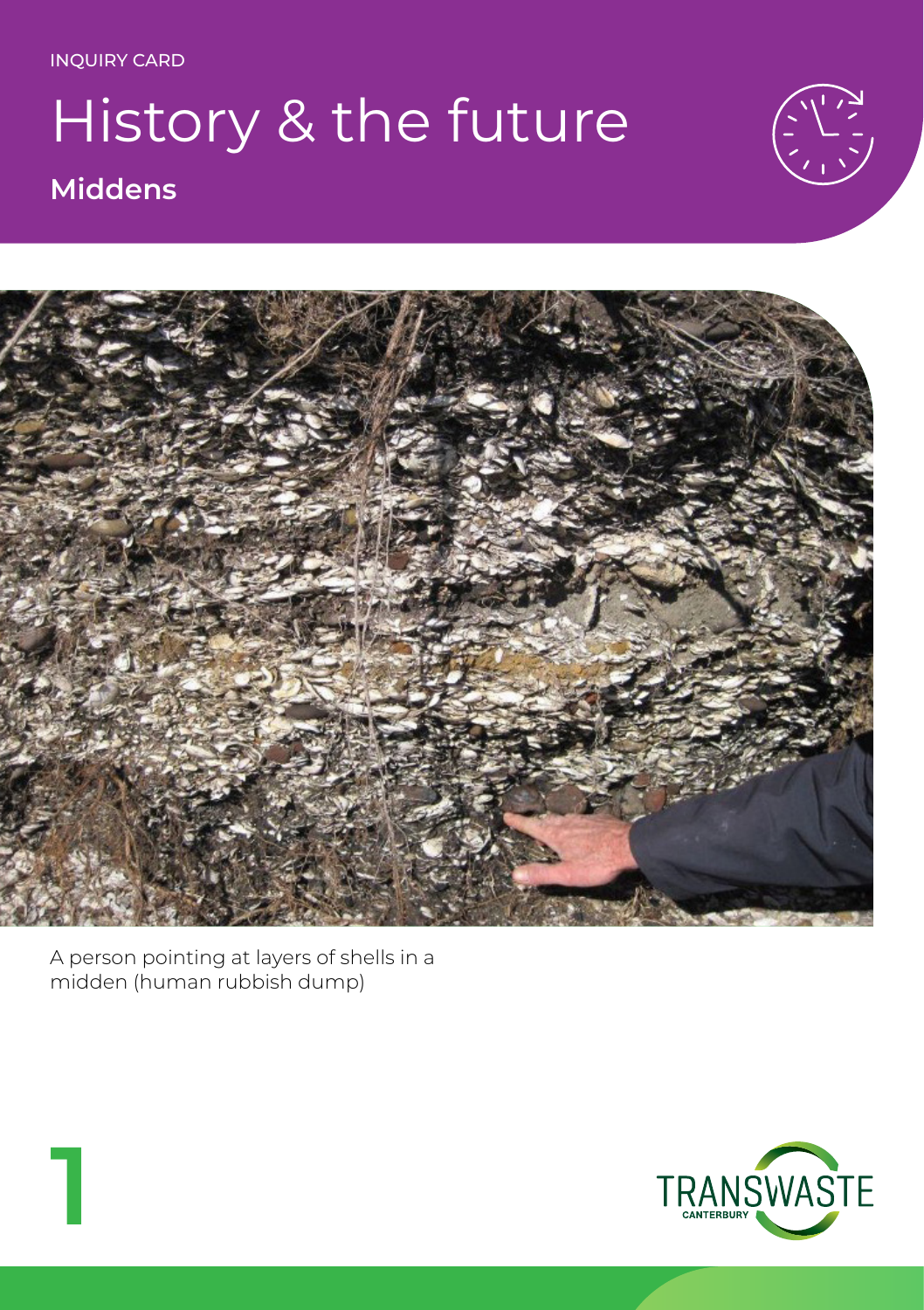#### History & the future **Middens**



How can middens teach us about what people ate and where their food came from in the past?

How do we know what is a midden and what is just a pile of shells that occurred naturally?

How have people's diets changed in New Zealand since the time of this midden?

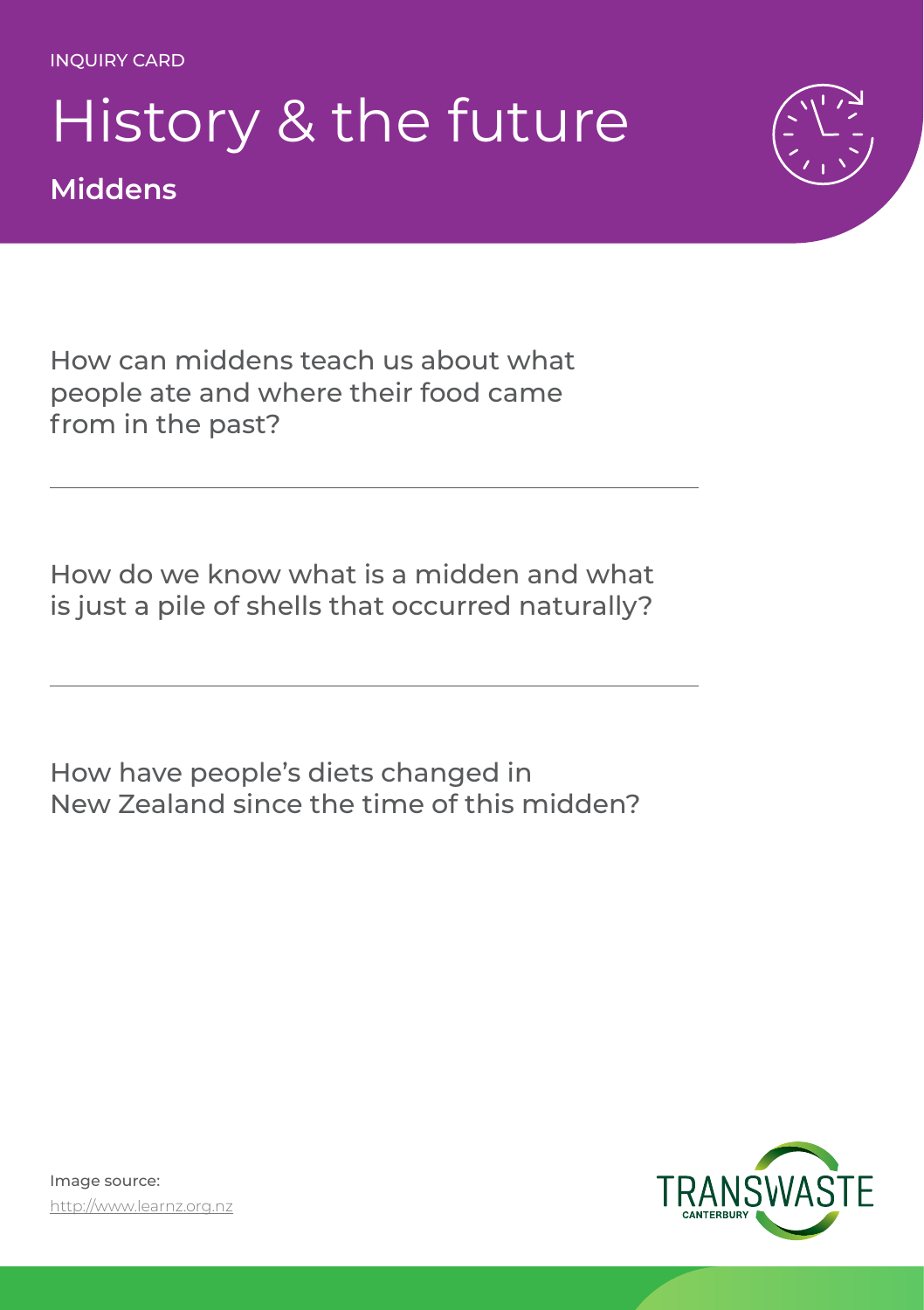## History & the future

**What story would our waste tell?**





A worker at the landfill conducting a waste audit to see what is being thrown out



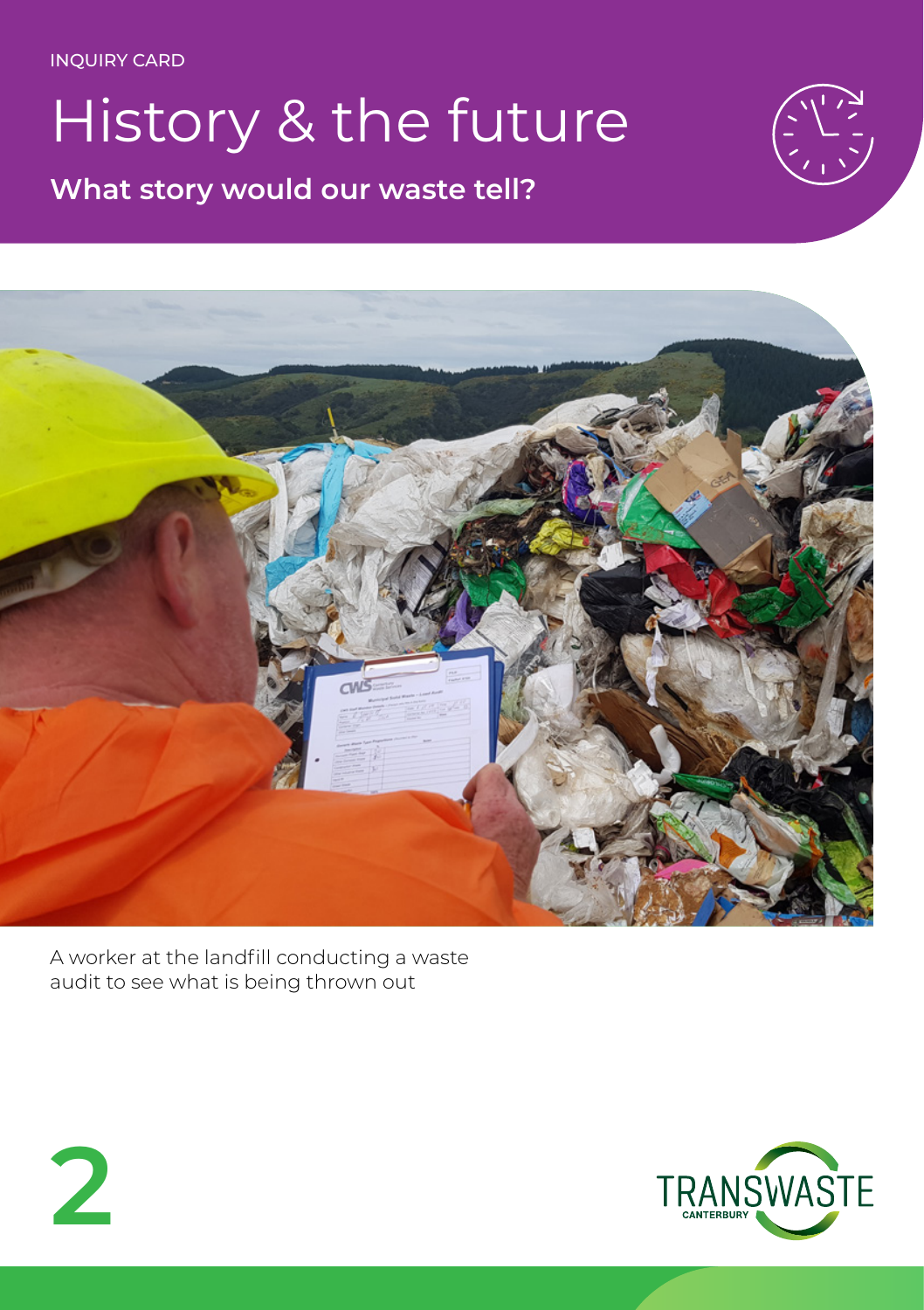### History & the future

**What story would our waste tell?**



What might someone in 500 years think if they uncovered the Kate Valley landfill?

What would our waste tell them about what we valued, what we ate and how we spent our time?

How might a waste audit be used to change people's behaviour?

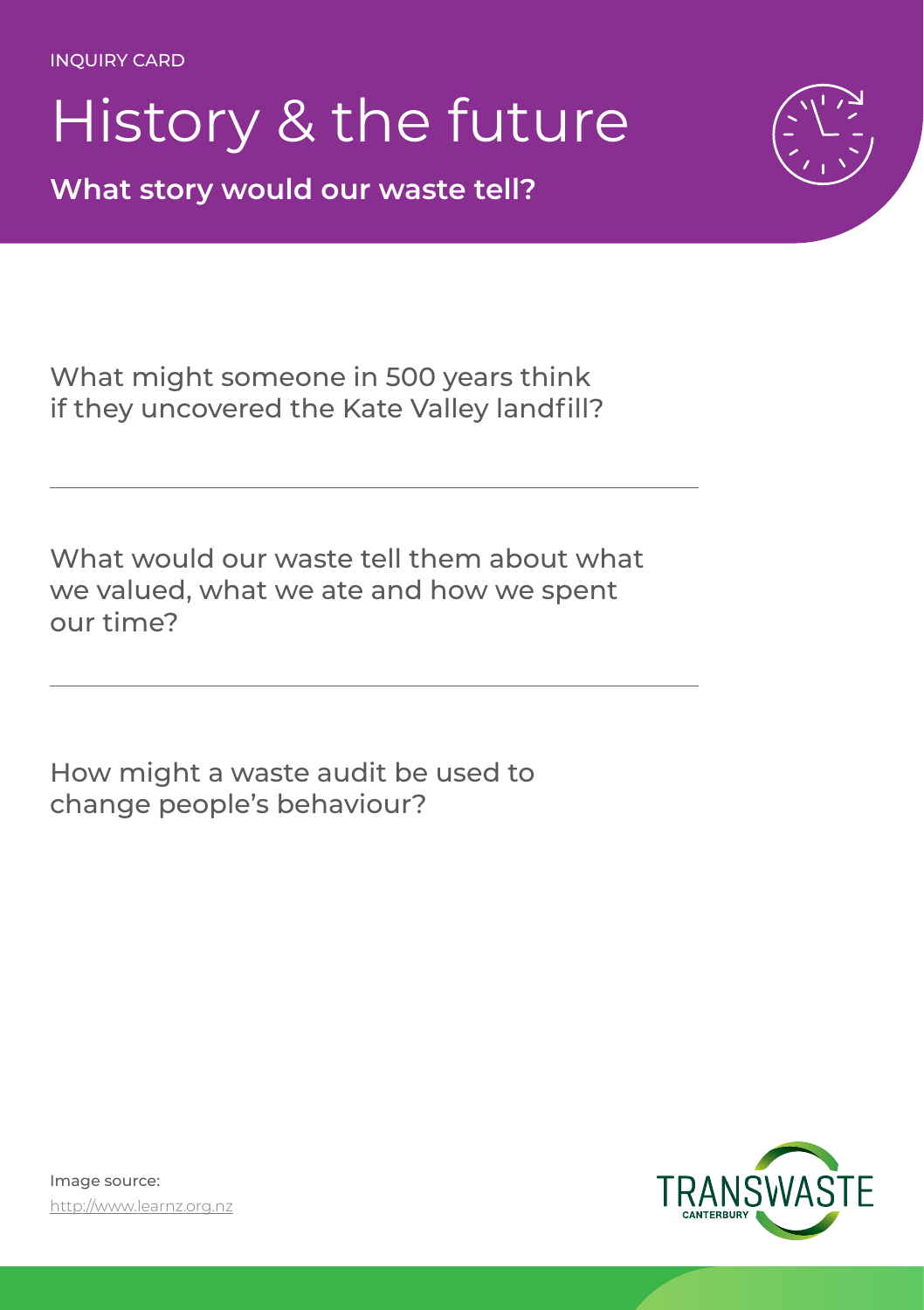**3**

# History & the future

**Land use – changing use over time in the area (Tiromoana bush)**





People enjoying a walking track through Tiromoana Bush



Wide shot of Kate Valley showing different aspects of the area

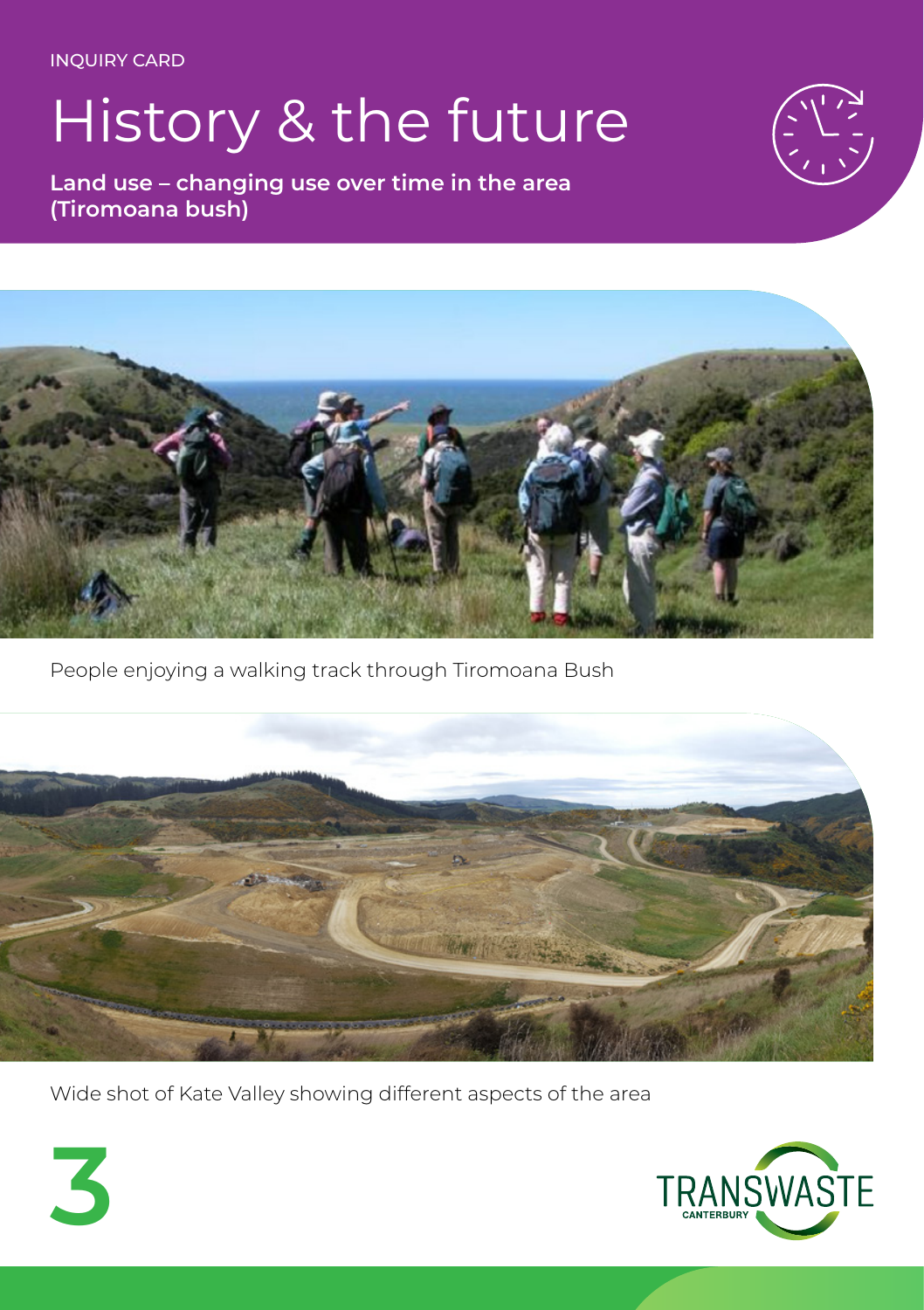# History & the future

**Land use – changing use over time in the area (Tiromoana bush)**



How do you think the land was originally used by Māori? How could we find out?

How did the land change to European ownership?

How do you think the land should be used in the future? What can you do to support your vision?

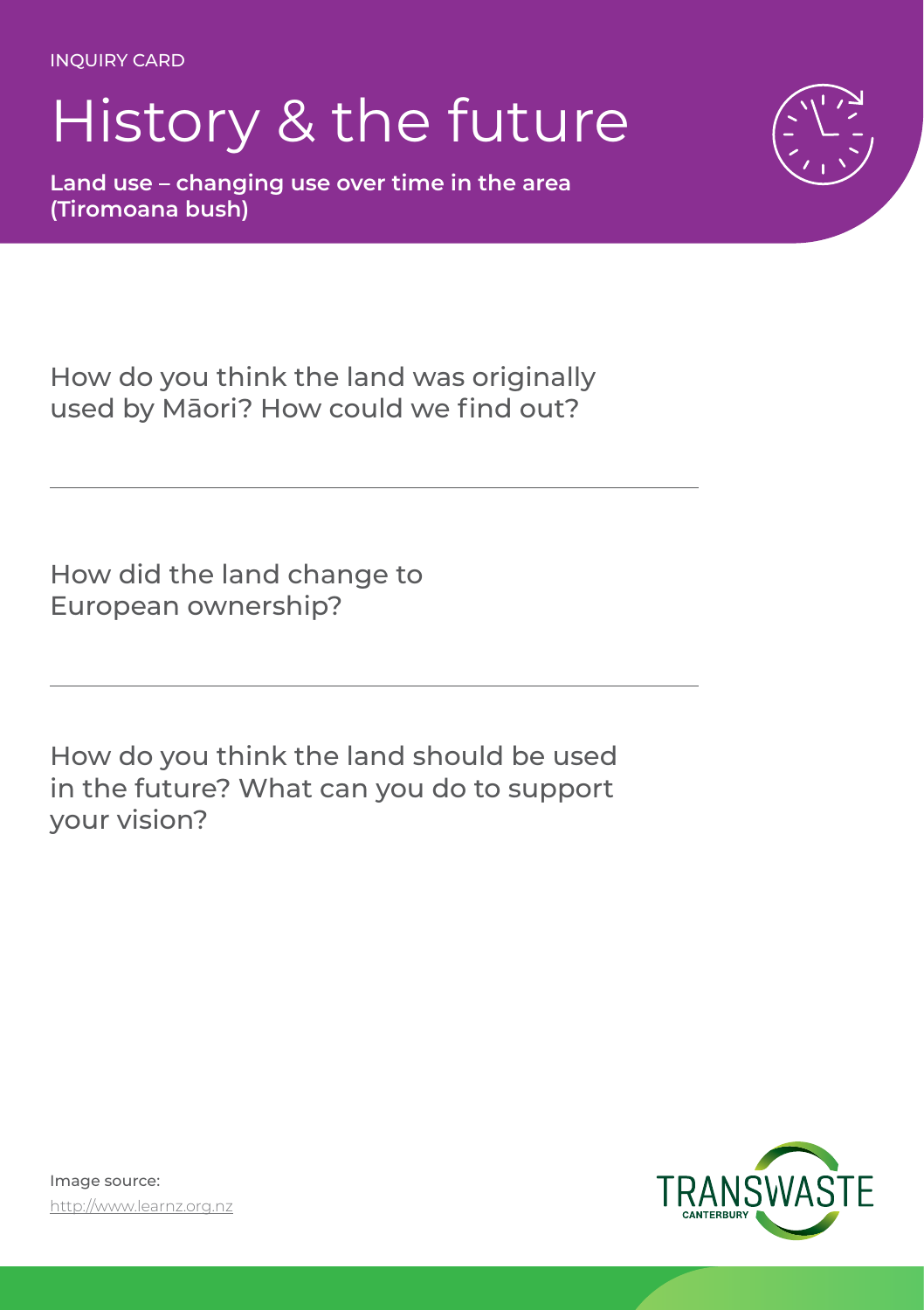# History & the future

#### **Land restoration**





Kate Pond 2005 prior to restoration



Kate Pond 2019 showing the effects of the environmental restoration